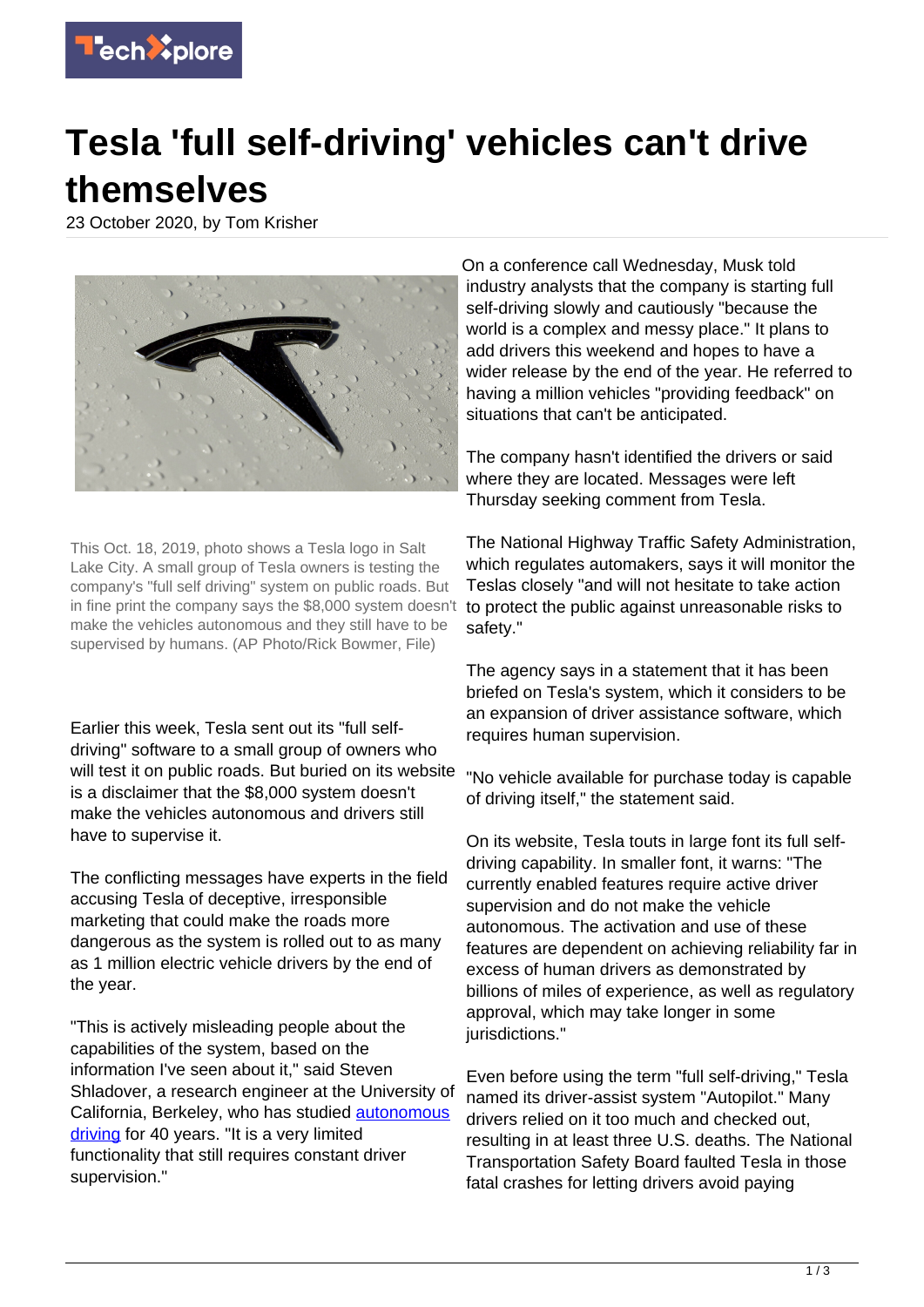

attention and failing to limit where Autopilot can be used.

Board members, who have no regulatory powers, have said they are frustrated that safety recommendations have been ignored by Tesla and NHTSA.

Bryant Walker Smith, a University of South Carolina immediately respond to questions about Tesla's law professor who studies autonomous vehicles, said it was bad enough that Tesla was using the term "Autopilot" to describe its system but elevating it to "full self-driving" is even worse.

"That leaves the domain of the misleading and irresponsible to something that could be called fraudulent," Walker Smith said.

The Society of Automotive Engineers, or SAE, has developed five levels to describe the functions of autonomous vehicles. In levels zero through two, humans are driving the cars and supervising partially automated functions. In levels three through five, the vehicles are driving, with level five describing a vehicle being driven under all traffic and weather conditions.

The term "full self-driving" means there is no driver other than the vehicle itself, indicating that it would be appropriate to put no one in the vehicle, Walker Smith said.

Musk also said on Wednesday that Tesla would focus on setting up a robotaxi system where one person could manage a fleet of 10 self-driving cars in a ride hailing system.

"It wouldn't be very difficult, but we're going to just be focused on just having an autonomous network that has sort of elements of Uber, Lyft, Airbnb," he said.

Tesla is among 60 companies with permits to operate autonomous vehicles with human backup drivers in California, the No. 1 state for Tesla sales. The companies are required to file reports with regulators documenting when the robotic system experiences a problem that requires the driver to take control - a mandate that could entangle the owners of Tesla vehicles in red tape.

Before Tesla is able to put fully self-driving vehicles on California roads, it will have to get another permit from state regulators. Only five companies, including Google spin-off Waymo and General Motors' Cruise subsidiary, have obtained those permits.

The California Department of Motor Vehicles didn't latest plans for robotic cars.

NHTSA, which has shied away from imposing regulations for fear of stifling safety innovation, says that every state holds drivers accountable for the safe operation of their vehicles.

Walker Smith argues that the agency is placing too much of the responsibility on Tesla drivers when it should be asking what automakers are going to do to make sure the vehicles are safe. At the same time, he says that testing the system with [vehicle](https://techxplore.com/tags/vehicle/) [drivers](https://techxplore.com/tags/drivers/) could be beneficial and speed adoption of autonomous vehicles.

Thursday afternoon, Musk was clearly trying to sell the full [self-driving](https://techxplore.com/tags/self-driving/) software. He wrote on Twitter that the price of "FSD beta" will rise by \$2,000 on Monday.

© 2020 The Associated Press. All rights reserved. This material may not be published, broadcast, rewritten or redistributed without permission.